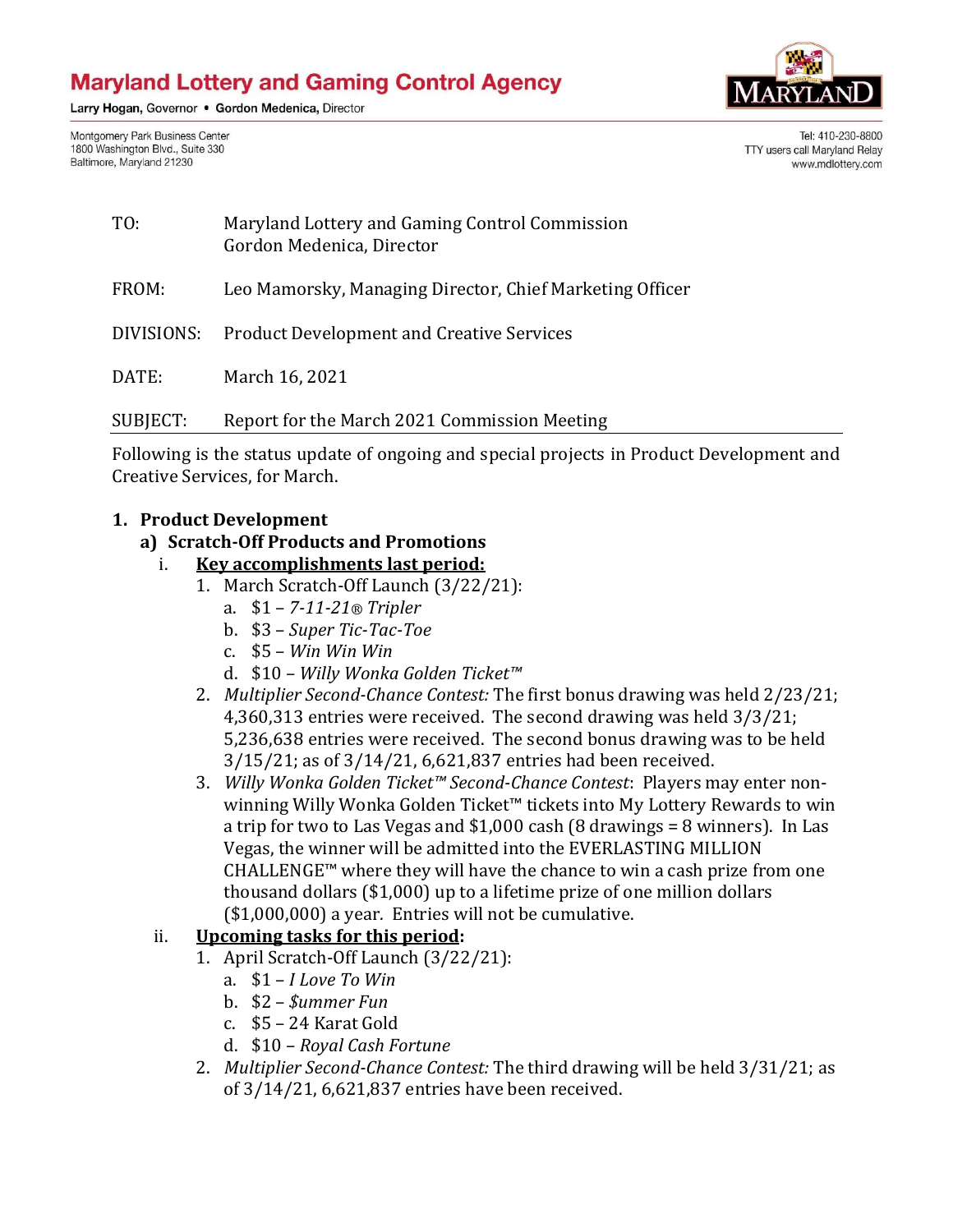Larry Hogan, Governor . Gordon Medenica, Director

Montgomery Park Business Center 1800 Washington Blvd., Suite 330 Baltimore, Maryland 21230



Tel: 410-230-8800 TTY users call Maryland Relay www.mdlottery.com

3. *\$ummer Fun Second-Chance Contest:* Players can enter non-winning \$ummer Fun Instant Tickets into My Lottery Rewards and automatically receive one entry into the  $2<sup>nd</sup>$  Chance contest. There will be four drawings in which five winners will be chosen to win \$2,500 cash (20 winners total). Entries are not cumulative.

## **b) Draw and Monitor Game Products and Promotions**

## i. **Upcoming task for this period:**

- 1. *FAST PLAY 1st Anniversary All-Games Promotion:* From 4/5/21 5/2/21 (4 weeks) players will have a chance to win a free FAST PLAY ticket when purchasing their favorite terminal games. This is an Nth ticket promotion with 3 prize tiers. All terminal game purchases made during the promotion period could receive:
	- Free \$1 7-11-21® FAST PLAY ticket
	- Free \$2 Bloomin' Bucks FAST PLAY ticket
	- Free \$10 Jackpot Party™ FAST PLAY ticket
- 2. *Racetrax \$6 for \$5 Triple Crown:* From 4/26/21 5/2/21 (7 days to coincide with the Kentucky Derby) any player that makes a \$6 Racetrax purchase will receive a \$1 discount. The maximum discount received will be \$5 off any ticket valued at \$30 or more.

## **c) FAST PLAY Products and Promotions**

## i. **Key accomplishments last period:**

1. March FAST PLAY Launch (3/8/21) a. \$5 *– Home Run Riches* 

## ii. **Upcoming tasks for this period:**

- 1. April FAST PLAY Launch (4/5/21)
	- a. \$1 *– 7-11-21®*
	- b. \$2 *– Bloomin' Bucks*
	- c. \$10 *– Jackpot Party™ (Progressive)*
- 2. *Home Run Riches FAST PLAY Contestant of the Game Second-Chance Promotion:* The first drawing will be held 3/30/21; as of 3/14/21, 8,795 entries have been received.

## **2. Creative Services**

## **a) Traditional Advertising**

## **i. Key accomplishments:**

- 1. *\$10 Cash* and *\$30 VIP Club*: Completed the production of all creative elements (out-of-home, digital, and social media) for this initiative. Media began running on 2/22 and will continue through 3/28.
- 2. *Play Responsibly*: In support of *Problem Gambling Awareness Month*, the Lottery launched a new statewide *Play Responsibly* campaign. The media began on 3/8 and will continue through 3/28 and includes television, radio, digital bulletins, metro liveboards, and social media. The campaign encourages players to "*Play Responsibly"* in a positive manner.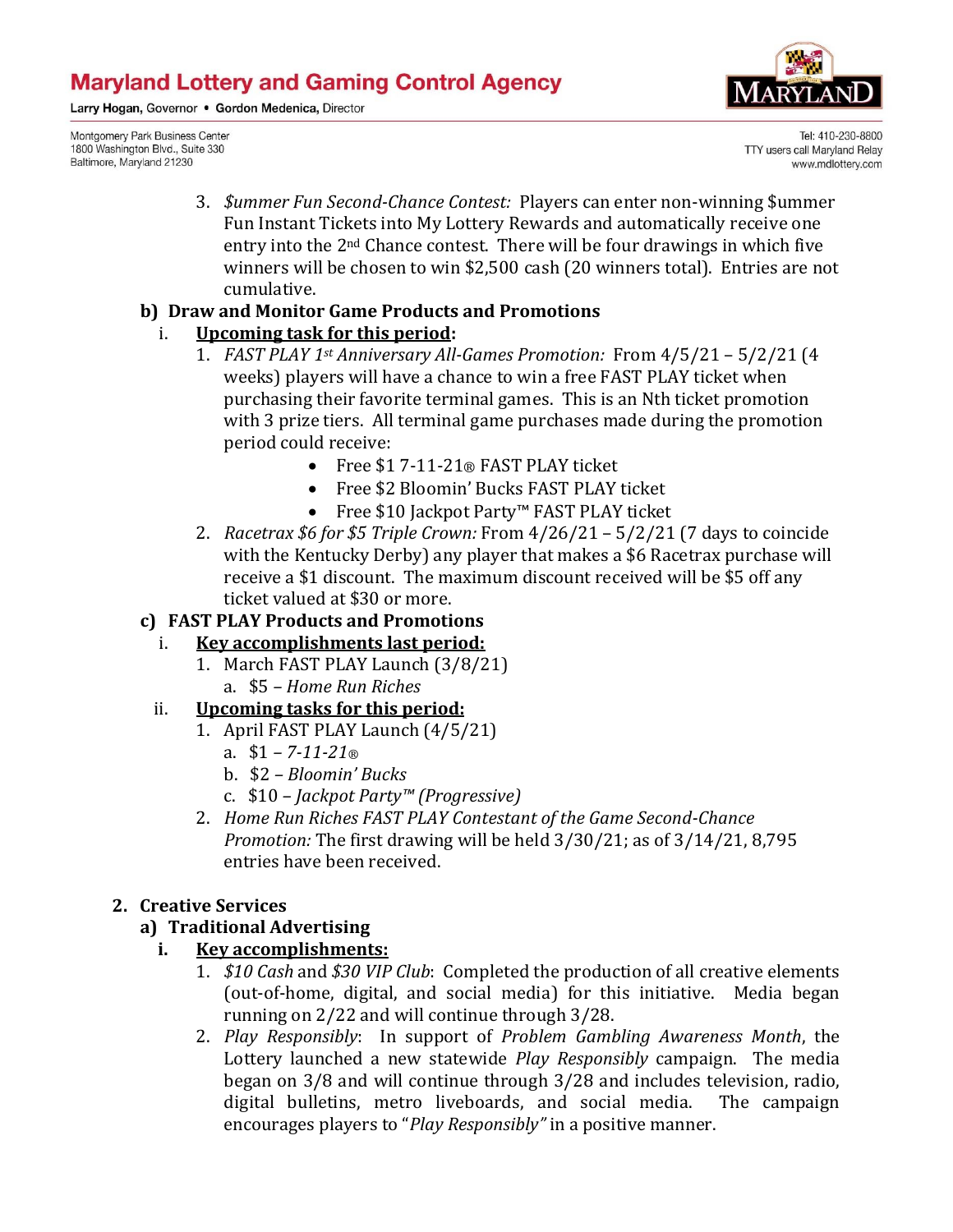Larry Hogan, Governor . Gordon Medenica, Director

Montgomery Park Business Center 1800 Washington Blvd., Suite 330 Baltimore, Maryland 21230



Tel: 410-230-8800 TTY users call Maryland Relay www.mdlottery.com

- 3. *Home Run Riches – FAST PLAY:* Finalized a small media effort in support of the launch of *Home Run Riches*. The media began on 3/8 and will continue through 4/18 and includes Hulu, digital video, social media, and point-of-sale. Completed production of one television spot to support *Home Run Riches,* as well as digital and social media units.
- 4. *Willy Wonka*: Finalized all *Willy Wonka* creative materials, including television and radio spots, out-of-home, digital, and social media elements. Also finalized the media plan which began on 3/22 and run through 5/2 and includes statewide coverage through television, OTT, radio, streaming audio, out-ofhome, digital video, and social media.
- 5. *FAST PLAY April Launch*: Approved the *FAST PLAY* creative direction for the April launch of four new games. Also approved the media plan, which will include statewide support beginning in early April.
- 6. *Loaded Family of Games Scratch-Offs*: GKV and 9 Rooftops are developing the creative campaign and media plan to launch the *Loaded FOG scratch-offs*.
- 7. *Orioles and MASN*-TV Sponsorships: Finalized sponsorships with the *Baltimore Orioles* and *MASN-TV*. The *Baltimore Orioles* sponsorship includes in-stadium signage and in-game radio spots. The *MASN-TV* sponsorship includes television spots in *Baltimore Orioles* and *Washington Nationals* programming, web and social coverage, and the *Contestant of the Game* feature announced by the *MASN-TV* broadcasters.

#### ii. **Upcoming tasks:**

- 1. *Home Run Riches – FAST PLAY:* Finish production of a second *Home Run Riches* television spot and several radio spots that will run throughout the season on *MASN-TV* and *Baltimore Orioles* radio.
- 2. *FAST PLAY April Launch*: Move into production on all *FAST PLAY* creative elements for the April campaign. Finalize all media buys for the April campaign.
- 3. *Loaded Family of Games Scratch*-*Offs*: Continue to work with GKV and 9 Rooftops to finalize the creative campaign and media plan for the *Loaded FOG scratch-offs*.
- 4. *Orioles and MASN*-TV: Continue working with GKV to develop all creative materials needed for the *Baltimore Orioles* and *MASN-TV* sponsorships.

#### **b) My Lottery Rewards**

#### **i. Key accomplishments:**

- 1. 42,760 players engaged with *My Lottery Rewards* during the month; down 22% vs. January 2021. This drop was due to the significant increase in January due to the high Powerball and Mega Millions jackpots. When compared to previous months prior to the high jackpots, unique user and registration metrics for February were in-line
- 2. The *20X The Cash scratch-off* had the most ticket entries and unique enterers.
- 3. We saw 57,588 MLR mobile app users in February 2021. Approximately 9,300 of these were new users.